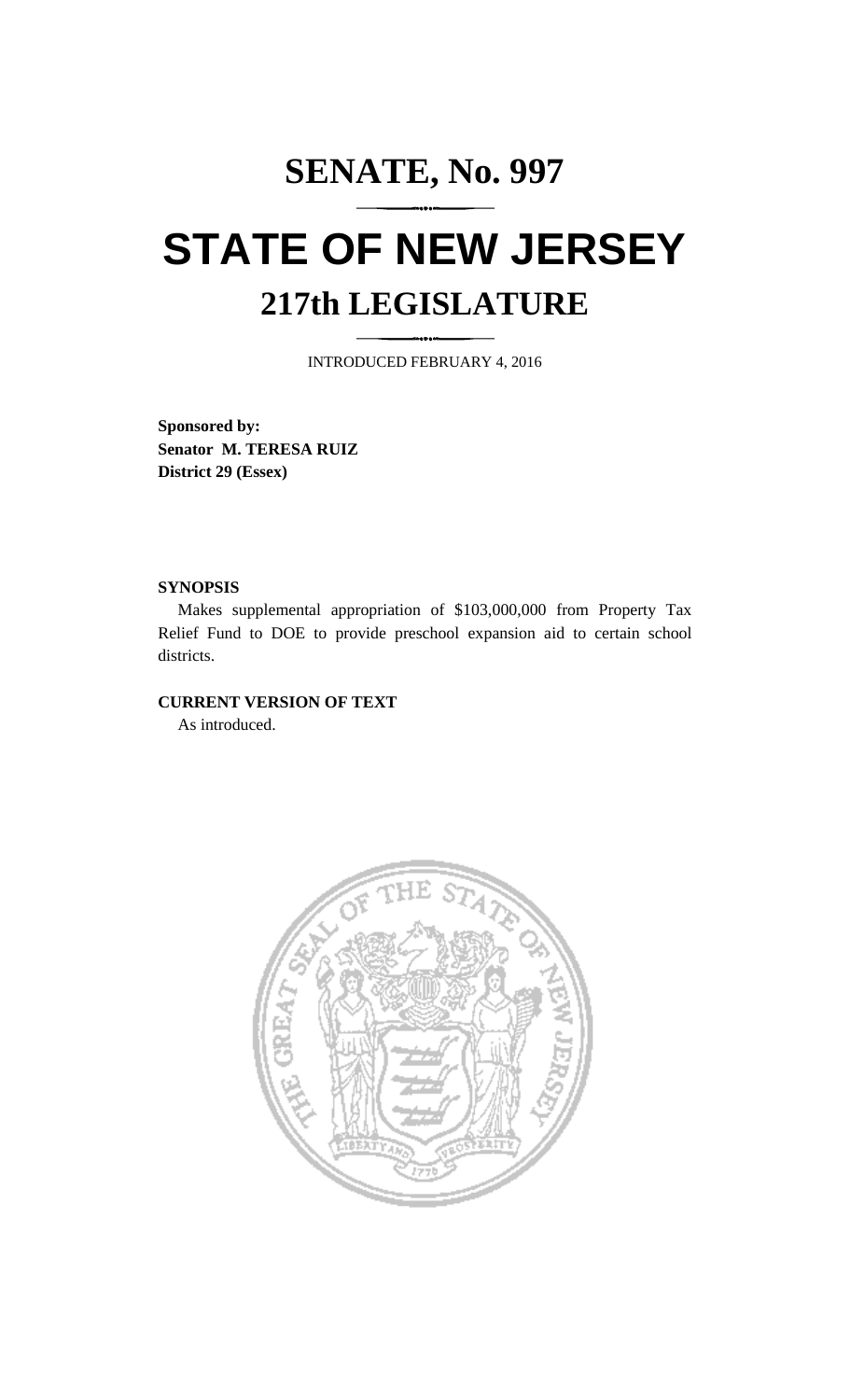#### **S997** RUIZ  $\mathcal{D}_{\mathcal{L}}$

 **A SUPPLEMENT** to "An Act making appropriations for the support of the State Government and the several public purposes for the fiscal year ending June 30, 2017 and regulating the disbursement thereof," approved June , 2016 (P.L.2016, c. ). **BE IT ENACTED** *by the Senate and the General Assembly of the* 

*State of New Jersey:*

9 1. In addition to the amounts appropriated under P.L.2016, c.,

 there is appropriated out of the Property Tax Relief Fund the following sum for the purpose specified:

#### **34 DEPARTMENT OF EDUCATION**

## *Educational, Cultural, and Intellectual Development Direct Educational Services and Assistance*

### **STATE AID**

|                                | \$103,000,000 |
|--------------------------------|---------------|
| Total State Aid Appropriation, |               |
|                                | \$103,000,000 |

#### *State Aid:*

01 Preschool Education Aid…..………………... (\$103,000,000)

 From the amount hereinabove appropriated for Preschool Education Aid, the Commissioner of Education shall provide State aid to no more than 17 qualified districts for the purpose of providing free access to full-day preschool for all three- and four-year old children residing in the school district in accordance with the preschool quality standards adopted by the commissioner. The commissioner shall determine which qualified districts shall receive Preschool Education Aid based on a district's demonstration of its readiness to operate a preschool program consistent with the preschool quality standards, and shall give priority to qualified districts having the highest concentration of at-risk pupils, as defined pursuant to section 3 of P.L.2007, c.260 (C.18A:7F-45), among all qualified districts. The commissioner shall calculate the aid pursuant to the provisions of subsection a. of section 12 of P.L.2007, c.260 (C.18A:7F-54) based on the projected preschool enrollment. For the purposes of this provision, "qualified district" means a school district that: (1) pursuant to the provisions of section 12 of P.L.2007, c.260 (C.18A:7F-54), is to provide free access to full-day preschool to all three- and four-year old children who reside in the district; (2) does not receive any other State funding to provide such access to full-day preschool; (3) does not receive funds from a subgrant from the federal Preschool Development Grants program; and (4) has at least 75 resident four-year old children who reside in households in which the household